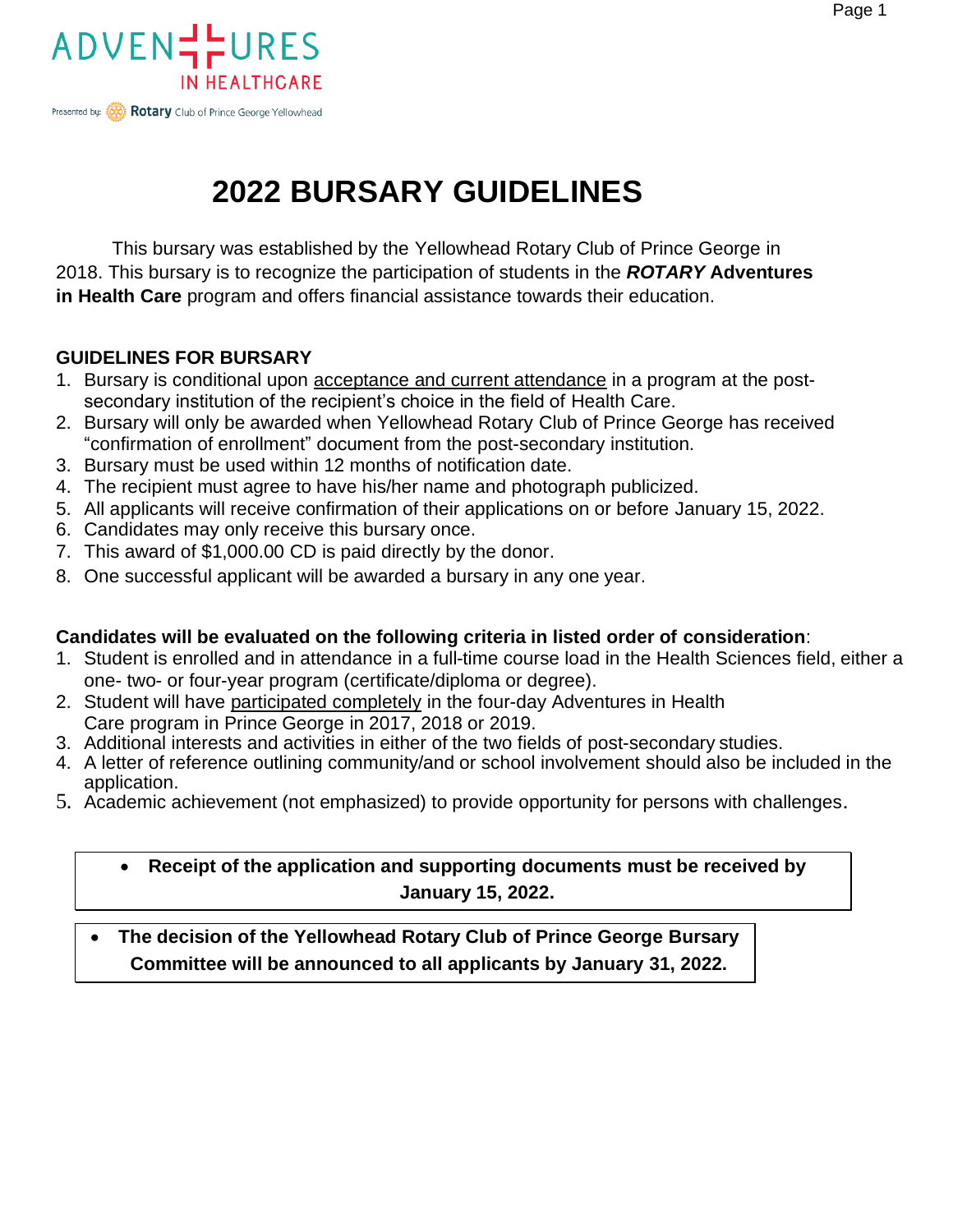

Presented by: **Rotary** Club of Prince George Yellowhead

#### **All applications must be sent via email to;**

**[info@adventuresinhealthcare.com](mailto:info@adventuresinhealthcare.com)**

**Subject Line should read:** *Yellowhead Rotary Health Care Bursary*

#### **What we need in the application:**

#### **(1) Your info:**

- Your Name, address, home phone number, **both your parents AND your email addresses.**
- Date of Birth (supply a copy of your birth certificate).
- Parents' &/or Guardians' name.
- Name of Educational Institution attending
- Degree or diploma that you are pursuing

#### **(2) a. Briefly explain (minimum 300 words/maximum 500 words) :**

a. Why did you choose the field of study that you have selected?

b. Please indicate any other information that you feel the selection committee should consider when reviewing your application.

- Please list any other bursaries or scholarships you have been awarded.
- Name and amount of scholarship or bursary.
- An overview description of financial circumstances describing need for financial aid.
- c. Volunteer/ Work Experience Recap

Include a résumé of any volunteer work, work experience, community activities and/or sports involvement.

#### **(2) The following documents are required to be included:**

Scan or take photos and attach to email:

a. Your last year of high school or college transcript

b. Proof of acceptance to a recognized educational institution "Letter of Acceptance" (Required before funds are issued).